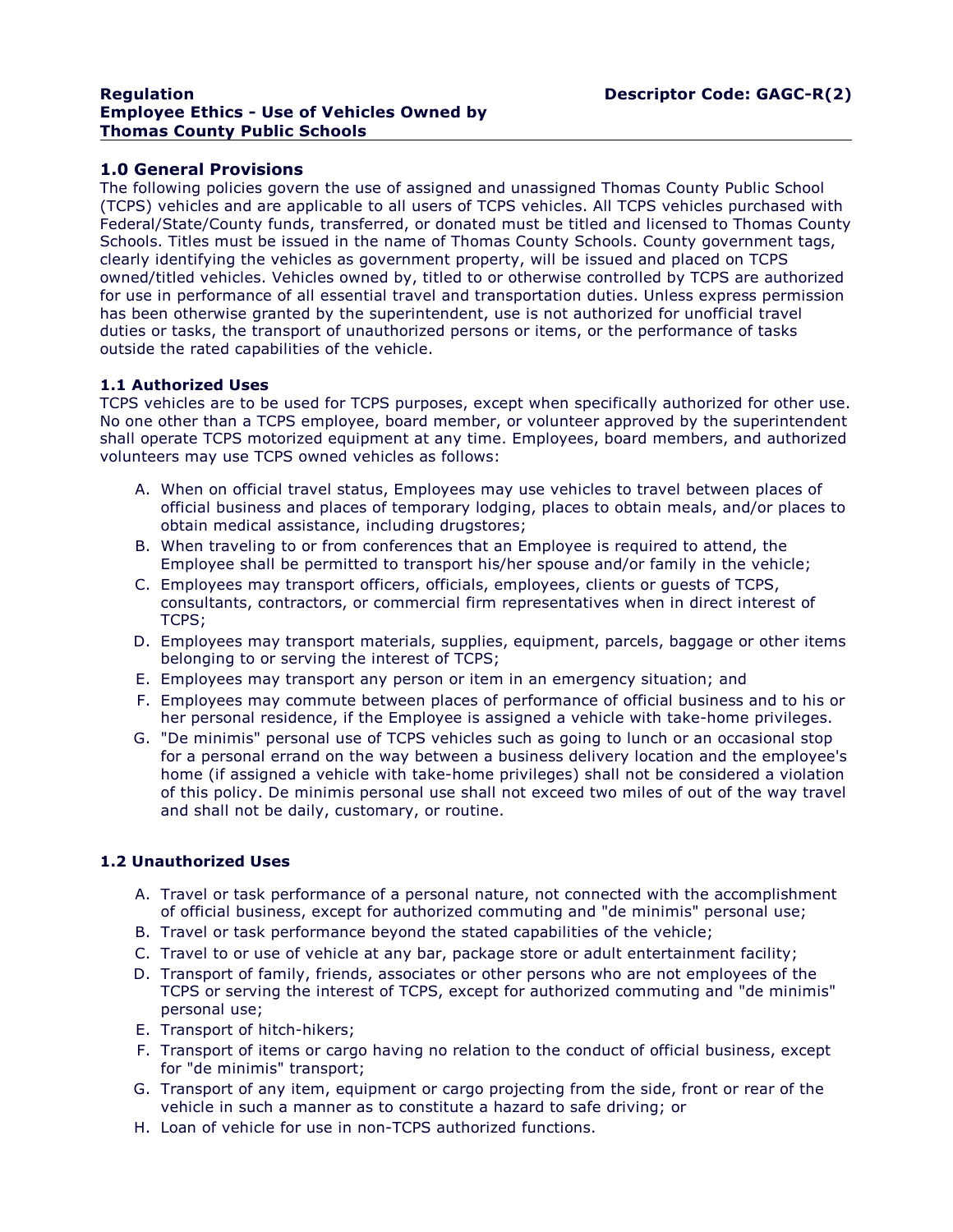**1.3 Take-Home Vehicle Use.**<br>The Superintendent or designee may assign vehicles to certain employees, either solely for use during normal working hours or as a take-home vehicle, consistent with the criteria as provided herein. TCPS-owned vehicles shall be used exclusively for the conduct of official school business, and the use of such vehicles for personal purposes such as attending to personal affairs, social engagements or unapproved commuting is prohibited. If an employee is assigned a take-home vehicle, this shall be an employment condition. Any use of the take-home vehicle other than driving between the employee's residence and approved work center during non-duty hours shall only be a *de minimis* use as provided herein.

- A. **Criteria for Assigning Vehicle.** TCPS vehicles may be assigned to employees on the basis of their job duties and responsibilities, as determined by the Superintendent.<br>However, the following criteria shall be considered by the Superintendent or designee in assigning an employee the responsibility of driving a TCPS-owned, operated or controlled vehicle to his or her residence after the duty day is concluded.
	- 1. The employee is on-call and/or has emergency response duties during off-duty hours;
	- 2. The employee is assigned duties at multiple work sites;
	- 3. If the employee qualifies under (1) or (2) above on a temporary basis, s/he may be assigned a TCPS vehicle on a corresponding temporary basis;
	- 4. There is a need for the employee to have access to a specially equipped vehicle in order to fulfill departmental missions; and/or
	- 5. If it will be more cost effective to the TCPS to provide the employee with a vehicle, because the employee's mileage reimbursement consistently averages more than the cost of assigning a TCPS-owned vehicle to that employee.
- B. **Compliance with IRS Rules.** Employees authorized to take home TCPS-owned vehicles will be subject to applicable IRS requirements. Pursuant to the Internal Revenue Code, the annual value of commuting will be included on the employee's W-2 form at the end of each calendar year and shall be in accordance with IRS rules and regulations. The Chief Financial Officer shall be responsible for obtaining the necessary information from employees for the reporting required herein.
- C. **Periodic Review of Continuing Need.** By January 15 of each year, an updated Take Home Vehicle Authorization Assignment Form must be completed and submitted to the Chief Financial Officer.
- D. **Completion of Form.** Any employee authorized to take a vehicle home shall complete and sign the Take Home Vehicle Form. Such form shall be completed and signed by the employee and the Superintendent. The original form shall be provided to the Chief Financial Officer.
- E. *De Minimis* **Use Permitted.** Personal use of take-home vehicles is prohibited except for de minimis personal use (such as commuting to and from home to work; stopping for a personal errand on the way between a business delivery and the employee's home; or traveling to and from lunch, for medical appointments and personal errands). De minimis personal use shall not exceed two miles of out of the way travel and shall not be daily, customary, or routine.
- F. **Responsibility for Obtaining IRS Needed Information.** The Chief Financial Officer shall be responsible for obtaining the necessary information from employees authorized to take home vehicles for commuting in conformance with IRS regulations.
- G. **Revocation of Use.** Authorization for take-home vehicles may be revoked at any time without cause. Employees do not have the right to contest a decision to authorize or revoke a take home vehicle.
- H. The superintendent shall be in charge of implementing the provisions of this regulation with the responsibility to:
	- 1. Evaluate and authorize or deny commuting vehicle assignment requests from all departments;
	- 2. Notify appropriate supervisors and the Chief Financial Officer, in writing, each time a new commuting vehicle assignment is authorized; and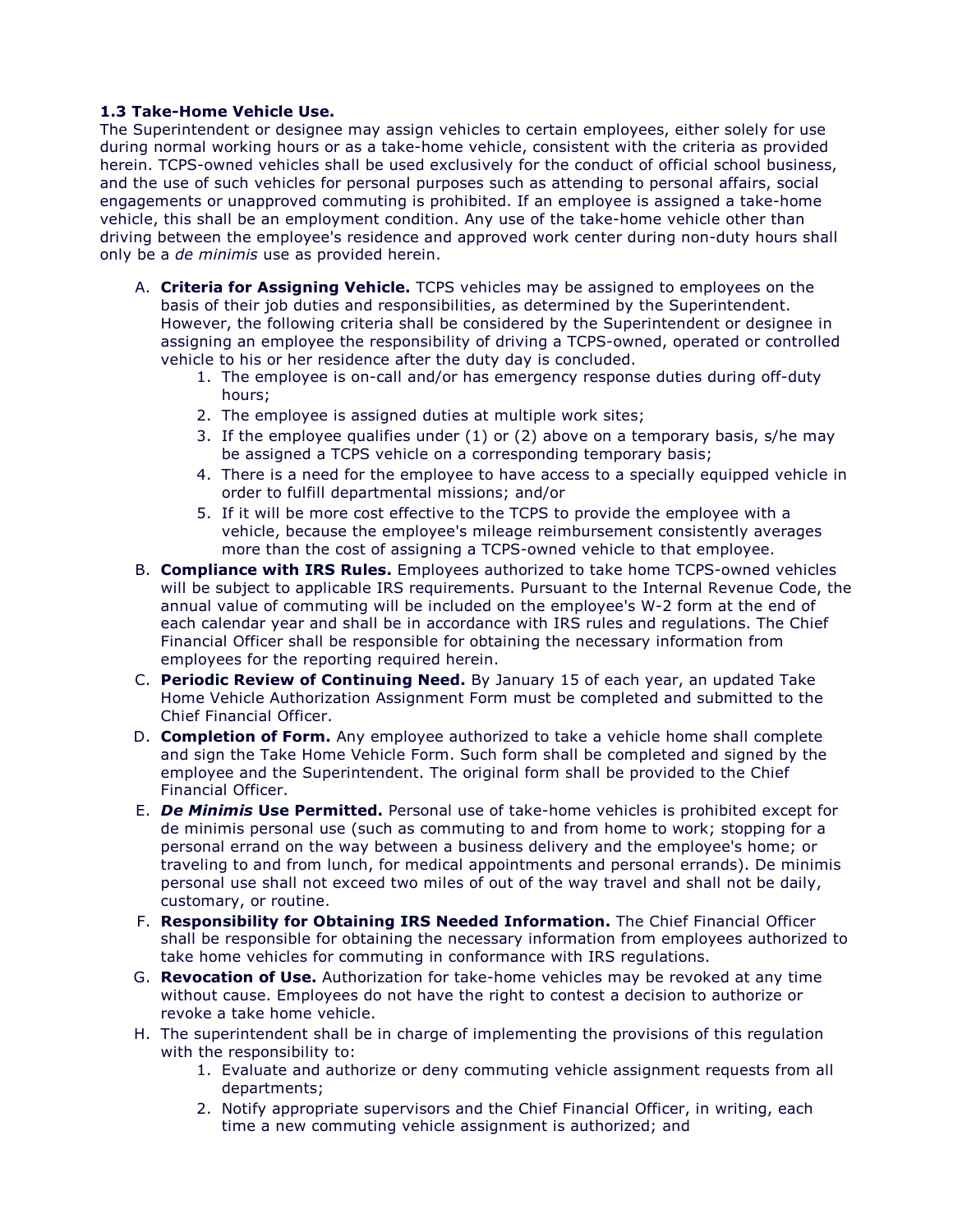- 3. Authorize/reauthorize or deny Commuting Vehicle Authorization requests.
- I. The Chief Financial Officer shall be in charge of implementing the provisions of this regulation with the responsibility to:
	- 1. Prepare and transmit updated lists of employee auto fringe benefit withholdings at the end of each calendar year;
	- 2. Verify that the list of employees with auto fringe benefit withholdings matches the list of employees with authorized commuting vehicle assignments beginning January 1 of each year;
	- 3. Compute the auto fringe benefit calculation; and
	- 4. Input commute trip data into the payroll system for auto fringe benefit withholding.

**1.4 General Responsibilities of Operators and Occupants**. The following provisions shall apply to any employee operating a TCPS-owned vehicle. Failure to comply with these provisions may subject the employee to disciplinary action up to and including suspension or termination.

- A. **License.** Employees who operate TCPS-owned vehicles for TCPS business shall have a current and valid driver's license as required by law.
- B. **Business Purposes Only.** The TCPS-owned vehicles furnished to employees, whether for use during duty hours or for take-home, are to be used exclusively for TCPS business and shall not be used at any time for the operator's private, personal use or convenience, except as provided herein.
- C. **Used Only by Employee(s), board members, or volunteers authorized by the superintendent.** Only employees, board members, or volunteers authorized by the superintendent may drive or operate TCPS-owned vehicles.
- D. **Use of Seat Belts.** Employees, as drivers or passengers, and any other approved passengers shall use seat belts.
- E. **Employees Responsible for Moving and Parking Citations.** Employees are financially responsible for any moving violations and parking citations that may be incurred while using TCPS-owned vehicles. Failure of the driver to pay the fines may cause the loss of driving privileges of TCPS-owned vehicles.
- F. **Safe Driving Practices.** Employees shall obey traffic regulations, exercise reasonable care and observe safe driving practices at all times while driving vehicles owned, leased, or rented by, or on loan to, the TCPS.
- G. **Authorization Required.** Employees shall not alter or add any equipment to <sup>a</sup> TCPS- owned or leased vehicle without authorization from the Superintendent or designee.
- H. **Smoking or Tobacco Use Prohibited.** Driver and passengers are prohibited from smoking or using tobacco in TCPS-owned vehicles.
- I. **Responsibility for Care and Maintenance**. Employees using any TCPS-owned vehicle are responsible for its care and return in good condition.
- J. **Reporting Vehicular Non-Accident Damage or Theft.** Any damage to the body or tires of TCPS-owned vehicles, as well as mechanical damage or failure as a result of wear and tear or vandalism, must be reported within 24 hours to the Chief Financial Officer (CFO).
- K. **Reporting Vehicular Theft.** An employee must report immediately to the CFO the theft of the TCPS-owned vehicle or TCPS property from the vehicle.
- L. **Compliance with Other Administrative Procedures.** All employees who drive TCPS owned vehicles must comply with other administrative procedures as established by the Superintendent.

#### **2.0 Reporting Required for Traffic Violation, Change in License Status and Accident.**

Any TCPS employee who fails to provide notice as required herein, or who knowingly operates a TCPS-owned vehicle with a suspended or revoked license, will be subject to disciplinary action up to and including termination.

A. **Time Required for Notification Suspension or Revocation of Driver's License.** Employees shall notify their supervisors of the suspension, restriction, or revocation of their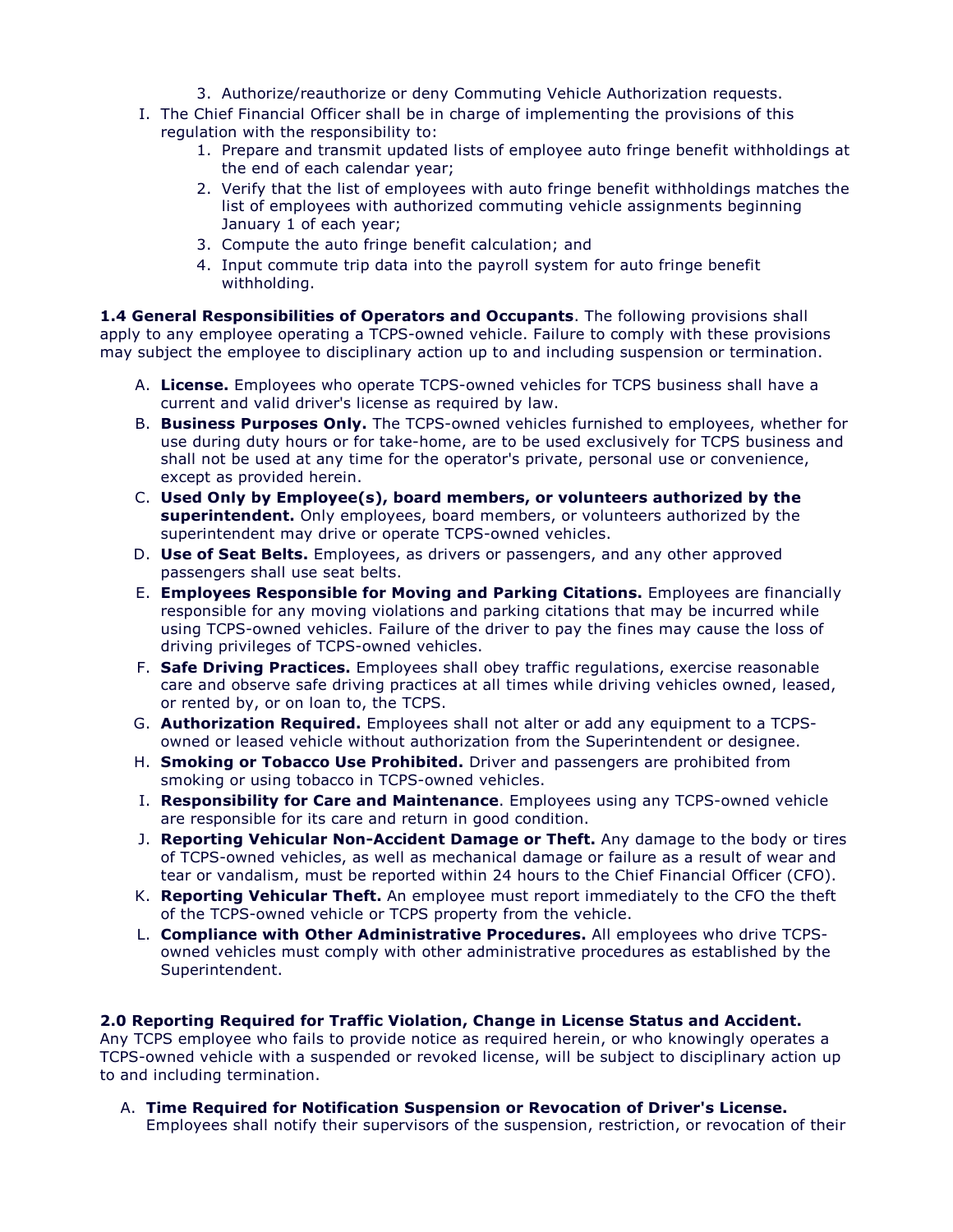operator's or commercial driver's licenses upon the employees learning of such information<br>but no later than the next working day.

- B. Review Required by Supervisor. When an employee has provided notification of the suspension, restriction or revocation of his or her operator's or commercial driver's license,<br>the supervisor shall consult with the Superintendent to determine the consequences to the employee and to determine the circumstances, if any, under which the employee will be
- permitted to continue or resume the operation of TCPS-owned vehicles. C. **Notification for Traffic Citations.** Employees shall notify their supervisor of any traffic citation received while operating a TCPS-owned vehicle by the next working day. Failure to provide the required notice may result in disciplinary action, up to and including
	- 1. Any driver who receives a citation but is found innocent of charges by the appropriate judicial body shall not be charged with the traffic citation for employment purposes.
	- 2. A traffic citation shall not be charged against the employee for employment purposes when malfunctioning TCPS-owned equipment is the cause of <sup>a</sup> violation. 3. Failure to timely notify an employee's supervisor of <sup>a</sup> traffic violation or change in
	- license status constitutes a separate violation from any discipline or penalty imposed
- due to the traffic violation or license change. D. **Reporting Vehicular Accidents and Care of Vehicles.** In the event <sup>a</sup> vehicle owned by the TCPS is involved in an accident, the driver shall immediately report the accident to the local law enforcement agency, and shall report such accident as soon as possible to the supervisor, Superintendent and to the Chief Financial Officer.
- E. **Accident Procedures.** In an attempt to minimize the results of an accident, the driver must prevent further damages or injuries and obtain all pertinent information and report it accurately.
	- 1. Call for medical aid if necessary.
	- 2. Call the police. All accidents, regardless of severity, must be reported to the police. If the driver cannot get to a phone, he should write a note giving the location to a
	- reliable appearing motorist and ask him to notify the police. 3. Record names and addresses of driver, witnesses, and occupants of the other vehicles and any medical personnel who may arrive at the scene.
	- 4. Obtain the following pertinent information: license number of other drivers; insurance company names and policy numbers of other vehicles; make, model, and year of other vehicles; date and time of accident; and overall road and weather conditions.
	- 5. Do not discuss the accident with anyone at the scene except the police. Do not accept any responsibility for the accident. Do not argue with anyone.
	- 6. Provide the other party with your name, address, drivers license number, and insurance information.
- F. **Unsafe vehicles.** Employees are responsible for reporting unsafe or defective equipment to their supervisor and the systems head mechanic. A TCPS-owned vehicle that is unsafe shall not be operated until necessary repairs are made. Under no conditions shall TCPS-owned equipment be repaired by a private shop or a private individual unless formal approval is given by the systems head mechanic or the Superintendent.

# **3.0 Prohibition of Alcohol, Drugs, Weapons, and Other Contraband.**

- A. Alcohol, illegal substances, weapons and other unauthorized materials or things may not be transported or possessed in TCPS-owned vehicles. Any employee determined to be in violation of the provisions in this section shall be subject to disciplinary action, up to and including termination, and subject to criminal penalties.
- B. The prohibition herein regarding weapons shall not be applicable to personnel authorized to carry weapons (School Resource Officers) in the performance of their official duties.
- C. Operation of TCPS-owned, rented or leased vehicles by employees impaired by or under the influence of alcohol or illegal substances is strictly prohibited. Any such operation is an unauthorized use of a TCPS vehicle and the employee operating such TCPS vehicle will cease to be a permissive user. The employee will not be protected by any insurance or self-insurance provided by the School Board.

# **4.0 Use of County Vehicles to Conduct Business Preferred**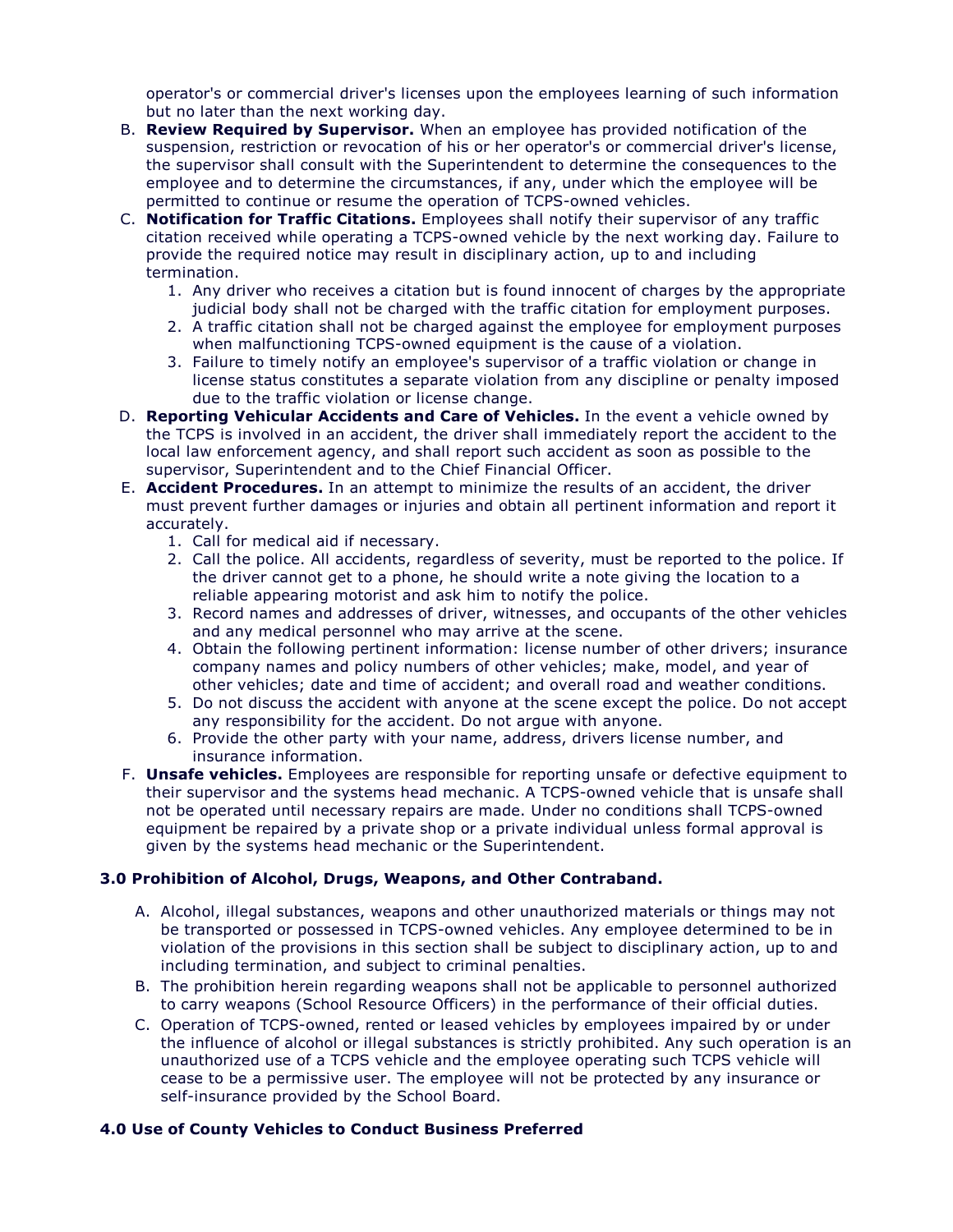Employees are encouraged to use TCPS vehicles instead of their own for official TCPS business whenever possible. Personal vehicles may be used for official TCPS business with the prior approval of the employee's supervisor. Employees using their personal vehicles will be reimbursed at the established mileage reimbursement rate. The established reimbursement rate is published on the school systems webpage.

### **5.0 Driver's Evaluation**

Prior to acceptance for employment with TCPS in a position that would necessitate the operation of a motor vehicle in the course of performing the assigned duties, the following evaluation of driving qualifications should be made:

- A. Possession of a valid driver's license of the proper class;
- B. Capability of passing a physical examination when a question of fitness to drive arises because of illness or injury;
- C. Capability of passing written tests on driving regulations whenever required;
- D. Capability of passing any required driving test; and
- E. Demonstration of proficiency with the particular type of vehicle or equipment routine to be utilized.

### **5.1 Driver's Record Check**

Prior to or during employment, motor vehicle records checks may periodically be made through the Finance Office to determine a safe driving record. A safe driving record is defined as no more than three moving violations within three years of a review period. Upon initiating a records check, all existing and prospective employees shall sign an "Authorization to Furnish Abstract of Driving Record" Form prior to the check being made. If a Department of Motor Vehicle Safety review indicates more than three moving violations within three years of the date of inquiry, the employee may be denied authorization to operate a vehicle while representing TCPS. However, other factors may be taken into consideration, including the seriousness of the violations and TCPS insurance requirements. If employment is incumbent upon the ability to operate a vehicle, the prospective employee may be denied employment, while the existing employee may be subject to disciplinary action including but not limited to termination.

#### **5.2 Observe Traffic Laws**

Employees operating TCPS-owned motor vehicles or privately-owned vehicles while conducting official business shall observe all traffic laws, rules and regulations, and the dictates of common sense and good judgment.

# **5.3 Revocation of Driver's Authorization**

If during the course of employment an employee exhibits a disregard for acceptable safe driving procedures, the responsible supervisor may deny further authorization to operate a vehicle while representing TCPS.

#### **6.0 Use of Private Vehicles While Conducting County Business**

Any employee who operates a privately-owned vehicle while conducting official business for TCPS must maintain automobile liability insurance in accordance with the minimum limits required by State Law, or that may be required or recommended by TCPS's insurance carrier. Employees who do not maintain minimum liability coverage will not operate privately-owned vehicles in an official capacity. Employees who use their own vehicle to conduct official County business will be reimbursed at the current rate as published on the school systems website.

# **7.0 MARKING OF TCPS VEHICLES**

- A. **Governmental License Plate.** Vehicles owned/titled to the Thomas County Schools must display a valid government license plate. Lost or stolen license plates must be reported to the Chief Financial Officer immediately, and steps shall be taken by the official in charge to secure a replacement tag. Temporary license identification may be employed. TCPS license plates must not be removed or exchanged for any reason except for the purposes of transfer, vehicle surplus or sale.
- B. **County Seals.** All types/classes of vehicles owned/titled to TCPS are required to display an